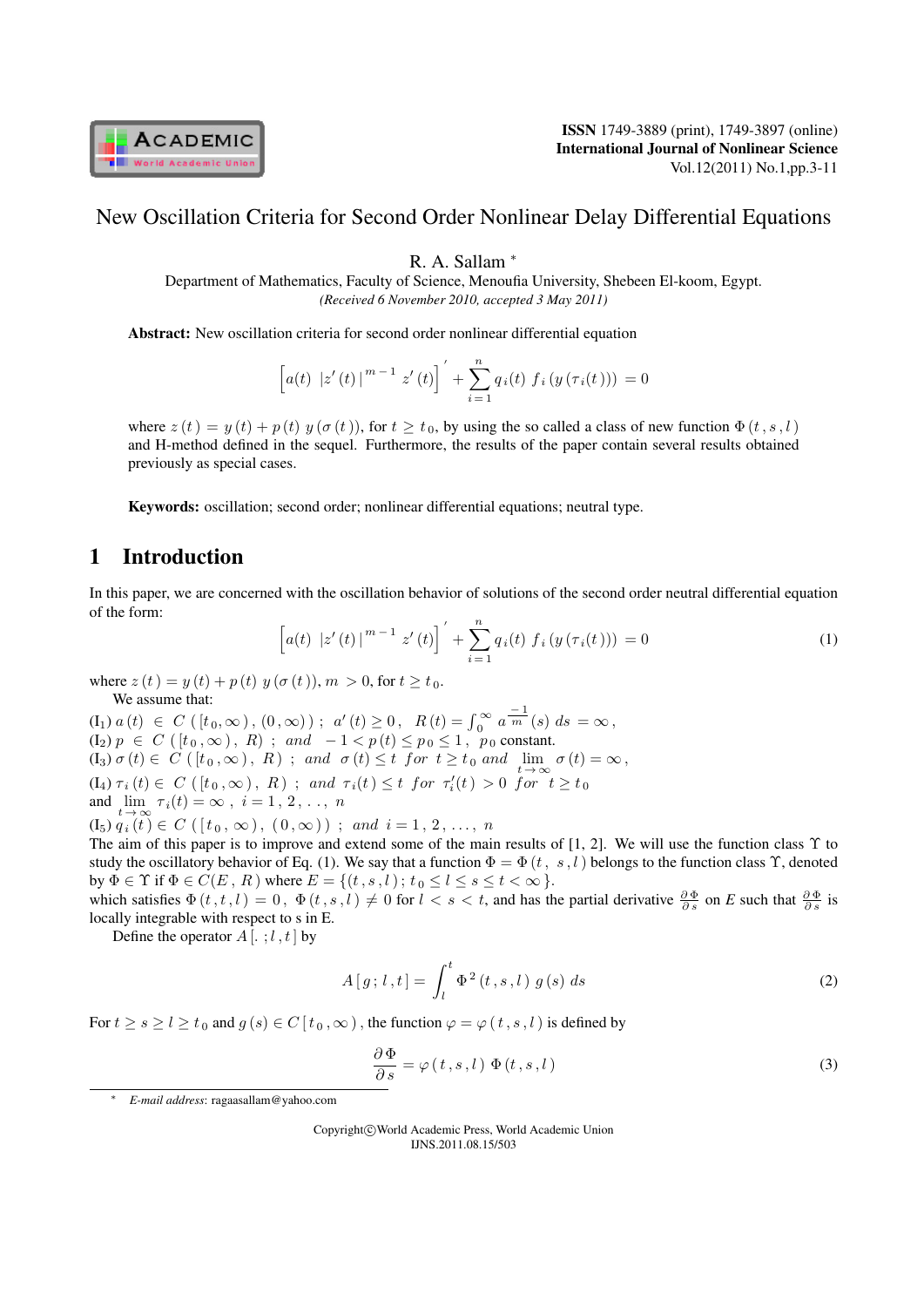It is easy to verify that  $A$  [ $\cdot$ ;  $l \cdot t$ ] is linear operator and satisfies

$$
A[g';l,t] = -2A[g\phi;l,t] \text{ for } g \in C'[t_0,\infty). \tag{4}
$$

Define Also the function class  $\Gamma$  which will be needed extensively. Let,  $D_0 = \{ (t, s) \in R^2; t > s > t_0 \}$  and  $D_0 = \{ (t, s) \in R^2; t > s > t_0 \}$ . We say that the function  $H \in (D, R)$  belong to the class  $\Gamma$ , denoted by  $H \in \Gamma$ . If:  $H(t,t) = 0$  for  $t \geq t_0$ ,  $H(t,s) > 0$  on  $(t,s) \in D_0$ .

Thus it has a continuous and non positive partial derivative on  $D_0$  with respect to the second variable, such that:

$$
\frac{\partial}{\partial s}H(t,s) = -h(t,s) H(t,s) \quad \text{for } (t,s) \in D_0.
$$
\n(5)

where  $h \in C(D, R)$ . For a given functions  $h \in C(D, R)$ ,  $\rho \in C'$  ( $[t_0, \infty)$ ,  $R^+$ ) and  $\eta \in C'$  ( $[t_0, \infty)$ ,  $R$ ), we set

$$
\lambda(t,s) = h(t,s) - \frac{\rho'(s)}{\rho(s)}
$$
\n(6)

$$
\theta_i(t,s) = Q_i(s) - \eta'(s) - \lambda(t,s) \eta(s)
$$
\n
$$
(7)
$$

where

$$
Q_i(t) = \sum_{i=1}^{n} \mu_i q_i(t) \left[1 - p(\tau_j(t))\right]^m
$$
\n(8)

and

$$
\phi_i(t,s) = Q_i^*(s) - \eta'(s) - \lambda(t,s) \eta(s)
$$
\n(9)

where  $Q_i^*(t) = \sum_{i=1}^{n}$  $\sum_{i=1} \mu_i q_i(t)$  for  $i = 1, 2, ..., n$ 

#### 2 Main results

In order to prove our main theorems we shall need the following lemma:

**Lemma 2.1** *Suppose that*  $y(t)$  *is an eventually positive of* (1)*. Let* 

$$
z(t) = y(t) + p(t) y(\sigma(t))
$$
\n(10)

*For* (*i*)  $0 \le p(t) \le 1$ , *and* (*ii*)  $-1 < p_0 < p(t) \le 0$ . *Then there exist a number*  $t<sub>1</sub> \ge t<sub>0</sub>$  such that  $z(t) > 0$ ,  $z'(t) > 0$  and  $z''(t) \leq 0$ ,  $t \geq t_1$ 

The proof of the above lemma is similar to the proof of lemma 1 ([7]).

**Theorem 2.2** Let the conditions  $(I_1 - I_5)$  be hold for  $0 \leq p(t) \leq 1$ . Assume that for each  $l \geq t_0$  there exists a function Φ *∈* Υ *such that*

$$
\lim_{t \to \infty} \sup A \left[ \sum_{i=1}^{n} \mu_i q_i(s) \left[ 1 - p(\tau_i(s)) \right]^m - \left( \frac{2\phi}{m+1} \right)^{m+1} \frac{a(\tau_i(s))}{(\tau'_i(s))^m} ; l, t \right] > 0, \tag{11}
$$

*where the operator* A *is defined by* (2) *and*  $\phi = \phi(t, s, l)$  *is defined by* (3)*, then Eq.* (1) *is oscillatory.* 

**Proof.** Suppose the contrary that there exists a solution  $y(t)$  of Eq. (1) such that  $y(t) > 0$ ,  $y(\sigma(t)) > 0$  and  $y(\tau_j(t)) > 0$  for  $t \ge t_1 \ge t_0$ . Then by lemma 2.1, we have  $z(t) > 0$ ,  $z'(t) > 0$ . But since  $a(t) |z'(t)|^{m-1} z'(t) = a(t) (z'(t))^m$  is decreasing function then  $a(t)$   $(z'(t))$   $\stackrel{m}{\le} a(\tau_i(t))$   $(z'(\tau_i(t)))$   $\stackrel{m}{\le}$  for  $t \ge t_1$ 

Thus it follows that

$$
\frac{z'\left(\tau_i\left(t\right)\right)}{z'\left(t\right)} \ge \left(\frac{a\left(t\right)}{a\left(\tau_i\left(t\right)\right)}\right)^{\frac{1}{m}}\tag{12}
$$

Now from (1) and  $(I_5)$ , we have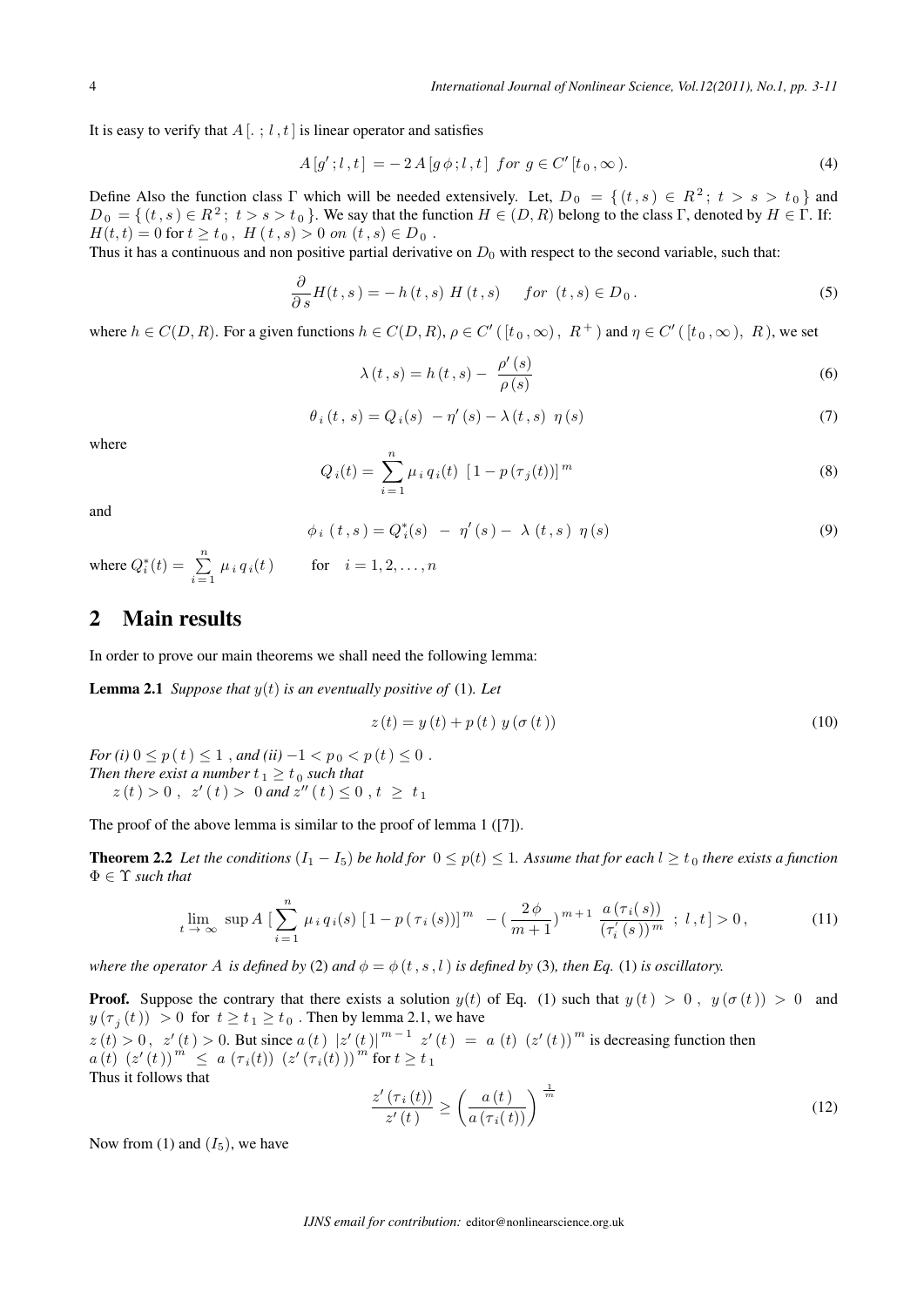*R. Sallam: New Oscillation Criteria for Second Order Nonlinear Delay Differential Equations* 5

$$
[a(t) (z'(t))m]' + \sum_{i=1}^{n} \mu_i q_i(t) y^m (\tau_i(t)) \le 0, t \ge t_1, \text{ that is}
$$
  

$$
0 \ge [a(t) (z'(t))m]' + \sum_{i=1}^{n} \mu_i q_i(t) y^m (\tau_i(t))
$$
  

$$
= [a(t) (z'(t))m]' + \sum_{i=1}^{n} \mu_i q_i(t) [z(\tau_i(t)) - p(\tau_i(t)) y(\sigma(\tau_i(t)))]m
$$
  

$$
\ge [a(t) (z'(t))m]' + \sum_{i=1}^{n} \mu_i q_i(t) z^m (\tau_i(t)) [1 - p(\tau_i(t))]m
$$

So we have

$$
\frac{\left[a\left(t\right)\left(z'\left(\left(t\right)\right)^{m}\right]'}{\left(z\left(\tau_{i}\left(t\right)\right)\right)^{m}} \leq -\sum_{i=1}^{n} \mu_{i} q_{i}\left(t\right) \left[1-p\left(\tau_{i}\left(t\right)\right)\right]^{m} \tag{13}
$$

Define

$$
w(t) = \frac{a(t) (z'(t))^m}{(z(\tau_i(t))^m}, \qquad t \ge t_1
$$
\n(14)

Then from  $(12)-(14)$  we have

$$
w'(t) \leq -\sum_{i=1}^{n} \mu_i q_i(t) \left[1 - p(\tau_i(t))]^m - m \tau_i'(t) \frac{w^{\frac{m+1}{m}}(t)}{a^{\frac{1}{m}}(\tau_i(t))}\right]
$$
(15)

Applying the operator  $A$  [ $, l, t$ ],  $t \ge l \ge t_0$ , to (15) we have

$$
A\left[w'(t),l,t\right] \le A\left[-\sum_{i=1}^{n} \mu_i q_i(s) \left[1 - p(\tau_i(s))\right]^m - m \tau_i'(s) a^{-\frac{1}{m}}(\tau_i(s)) w^{\frac{m+1}{m}}(s) ; l,t\right] \tag{16}
$$

Thus using (4) with the inequality (16), we have

$$
A\left[\sum_{i=1}^{n} \mu_i q_i(s) \left[1 - p(\tau_i(s))\right]^m; l, t\right] \le 2A\left[w(s) \phi(s); l, t\right] - A\left[m\tau_i'(s) a^{-\frac{1}{m}}(\tau_i(s)) w^{\frac{m+1}{m}}(s); l, t\right] (17)
$$

where  $t \geq l \geq t_1$ .

Now setting  $\overline{F}(w) = 2 \phi w - m \tau_i'(s) a^{-\frac{1}{m}} (\tau_i(s)) w^{\frac{m+1}{m}}$ ,  $w > 0$ , then by simple calculation, we obtain

$$
w = \left(\frac{2 \phi \, a^{\frac{1}{m}} \left(\tau_i(s)\right)}{\left(m+1\right) \tau'_i(s)}\right)^{\,m},
$$

and F(w) have the maximum

$$
\left(\frac{2\phi}{(m+1)}\right)^{m+1} \frac{a(\tau_i(s))}{(\tau'_i(s))^m},
$$

i.e.

$$
F(w) \le F_{\max} = \left(\frac{2\phi}{(m+1)}\right)^{m+1} \frac{a\left(\tau_i(s)\right)}{\left(\tau'_i(s)\right)^m} \quad , \tag{18}
$$

Thus from  $(17)$  and  $(18)$ , we get

$$
A\left[\sum_{i=1}^n \mu_i q_i(s) \left[1 - p(\tau_i(s))\right]^m - \left(\frac{2\phi}{(m+1)}\right)^{m+1} \frac{a(\tau_i(s))}{(\tau'_i(s))^m} ; l, t\right] \leq 0 , t \geq l \geq t_1 .
$$

Thus

$$
\limsup_{t \to \infty} A \left[ \sum_{i=1}^n \mu_i q_i(s) \left[ 1 - p(\tau_i(s)) \right]^m - \left( \frac{2\phi}{(m+1)} \right)^{m+1} \frac{a(\tau_i(s))}{(\tau'_i(s))^m} ; l, t \right] \le 0 ,
$$

This contradicts the assumption (11). This completes the proof.  $\blacksquare$ 

**Remark 2.1** *If*  $n = 1$  *then Eq.* (1) *include the case discussed by [2] and Theorem 2.2 cover Theorem 2.1 of [2].*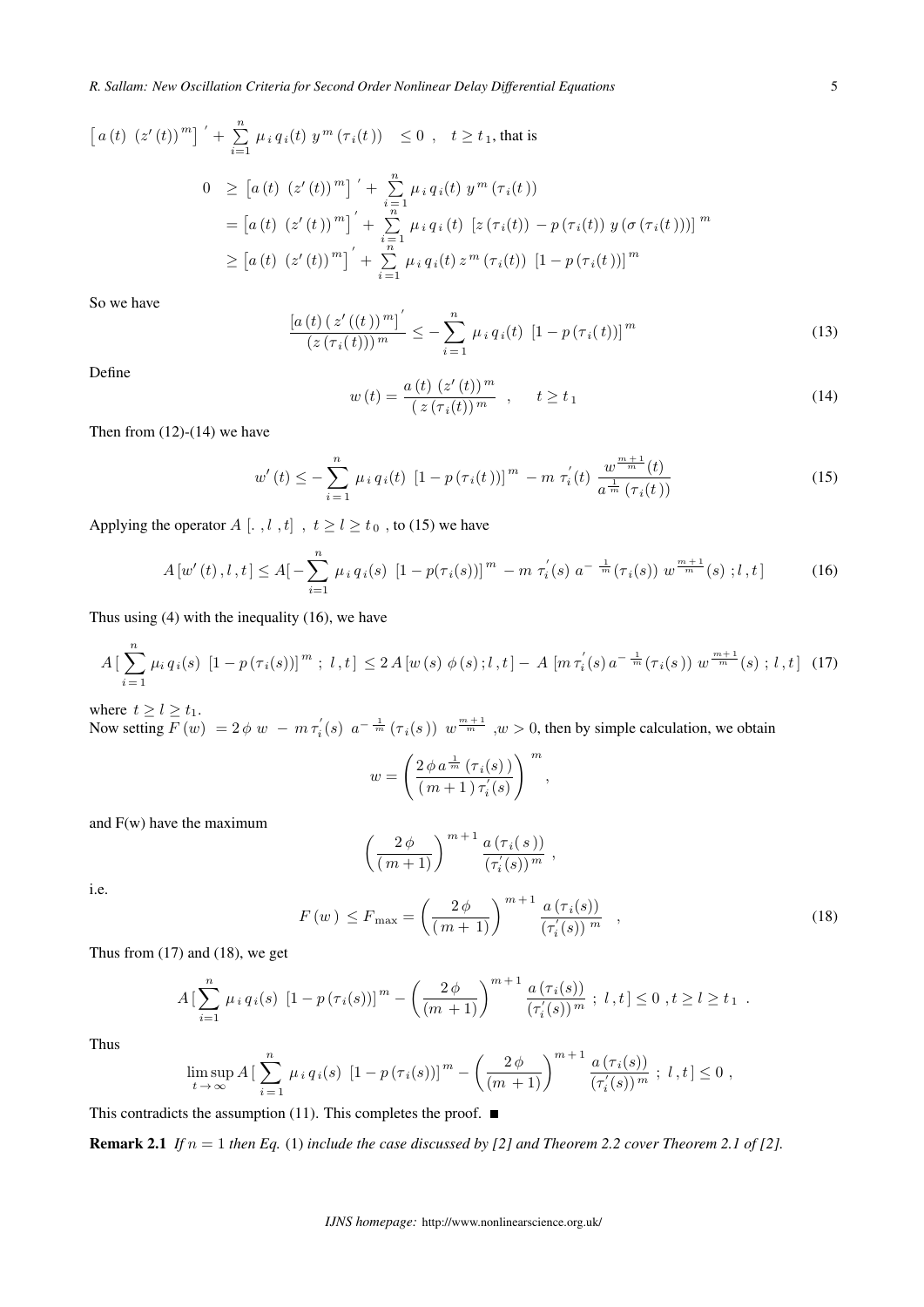Now choosing  $\Phi$   $(t, s, l) = \rho$   $(s)$   $(t - s)$ <sup> $\alpha$ </sup>  $(s - l)$ <sup> $\beta$ </sup> for  $\alpha$ ,  $\beta > \frac{1}{2}$  and  $\rho$   $(s) \in C'$   $([t_0, \infty), (0, \infty))$ , we have

$$
\phi(t,s,l) = \frac{\rho'(s)}{\rho(s)} + \frac{\beta t - (\alpha + \beta) s + \alpha l}{(t-s) (s-l)}.
$$

Thus by Theorem 2.2, we can easily prove the following oscillation result:

**Theorem 2.3** Let the hypotheses of Theorem 2.2 be satisfied. Assume that for each  $l \geq t_0$  there exists a function  $\rho(s) \in$  $C'$  ( $[t_0, \infty)$ ,  $(0, \infty)$ ) *and two constants*  $\alpha, \beta > \frac{1}{2}$  *such that* 

$$
\lim_{t \to \infty} \sup \int_{l}^{t} \left[ \rho^{2}(s) \left( t - s \right)^{2\alpha} (s - l)^{2\beta} \left[ \sum_{i=1}^{n} \mu_{i} q_{i}(s) \left[ 1 - p(\tau_{i}(s)) \right]^{m} - \left[ \frac{2}{\left( \frac{2}{m+1} \right)^{m+1} \frac{a(\tau_{i}(s))}{(\tau'_{i}(s))^{m}} \left[ \frac{\beta t - (\alpha + \beta) s + \alpha l}{(t - s) (s - l)} \right]^{m+1} } \right] ds > 0. \tag{19}
$$

*Then Eq.* (1) *is oscillatory.*

Note that Now if we choose  $m = 1$ ,  $a(t) = 1$ ,  $\tau_i(t) = \lambda_i t$  ( $0 < \lambda_i \le 1$ ), and choose  $\beta = 1$  and  $\rho(s) = 1$  in Theorem 2.3, then we have the following result.

**Corollary 2.1** Let  $m = 1, a(t) = 1, \tau_i(t) = \lambda_i t \ (0 \leq \lambda_i \leq 1)$ , and for each  $l \geq t_0$  there exists a constant  $\alpha > \frac{1}{2}$ *such that*

$$
\lim_{t \to \infty} \sup \frac{1}{t^{2\alpha+1}} \int_{l}^{t} \left[ (t-s)^{2\alpha} (s-l)^{2} \sum_{i=1}^{n} \lambda_{i} \mu_{i} q_{i}(s) \left[ 1 - p(\tau_{i}(s)) \right] ds > \frac{\alpha}{(2\alpha-1)(2\alpha+1)}
$$
(20)

Then Eq. (1) is oscillatory. Our corollary includes corollary 2.1 in [2].

**Corollary 2.2** Let  $m = 1$ ,  $a(t) = 1$ ,  $\tau_i(t) = \lambda_i t \ (0 < \lambda_i \le 1)$ , and for each  $l \ge t_0$  there exists a constant  $\beta > \frac{1}{2}$  such *that*

$$
\lim_{t \to \infty} \sup \frac{1}{t^{2\beta + 1}} \int_{l}^{t} (t - s)^2 (s - l)^{2\beta} \sum_{i = 1}^{n} \lambda_i \mu_i q_i(s) [1 - p(\tau_i(s))] ds > \frac{\beta}{(2\beta - 1)(2\beta + 1)}
$$
(21)

*Then Eq.* (1) *is oscillatory.*

The proof is similar to proof of corollary 2.1 of [2].

**Theorem 2.4** *Let the conditions*  $(I_1 - I_5)$  *hold and suppose that*  $H \in \Upsilon$ ,  $\rho \in C'([t_0,\infty), R^+)$ and  $\eta \in C'([t_0,\infty), R)$ , then Eq. (1) is oscillatory provided that one of the *following conditions hold*  $(c_1)$   $0 \leq p(t) \leq 1$  *and* 

$$
\lim_{t \to \infty} \sup \frac{1}{H(t, t_0)} \int_l^t H(t, s) \rho(s) \left[ \theta_i(t, s) - \frac{k \tau_i'(s)}{a^{\frac{1}{m}}(s)} |\lambda(t, s)|^{m+1} \right] ds = \infty
$$
 (22)

 $(c_2) -1 < p_0 < p(t) < 0$ , and

$$
\lim_{t \to \infty} \sup \frac{1}{H(t, t_0)} \int_{t_0}^t H(t, s) \rho(s) \left[ \phi_i(t, s) - \frac{k \tau_i'(s)}{a^{\frac{1}{m}}(s)} \left| \lambda(t, s) \right|^{m+1} \right] ds = \infty \tag{23}
$$

*where*  $k = (m + 1)^{-(m+1)}$ 

**Proof.** Consider the case  $(c_1)$ , let y(t) be a nonoscillatory solution of (1) w.l.g, we may assume that  $y(t) > 0$  for  $t \geq t_0$ . The case of *y*(t) < 0 is similar by the substitution  $u = -y$ . Now going through as in Theorem 2.1 in [1] we have  $y(\tau_i(t)) \geq [1 - p(\tau_i(t))] z(\tau_i(t))$ , thus from (1) and  $(I_5)$  we have

$$
0 \geq \left[ a(t) |z'(t)|^{m-1} z'(t) \right]' + \sum_{i=1}^{n} \mu_i q_i(t) y^m(\tau_i(t))
$$
  
 
$$
\geq \left[ a(t) |(z'(t))|^{m-1} z'(t) \right]' + \sum_{i=1}^{n} \mu_i q_i(t) [1 - p(\tau_i(t))]^m z^m(\tau_i(t))
$$
 (24)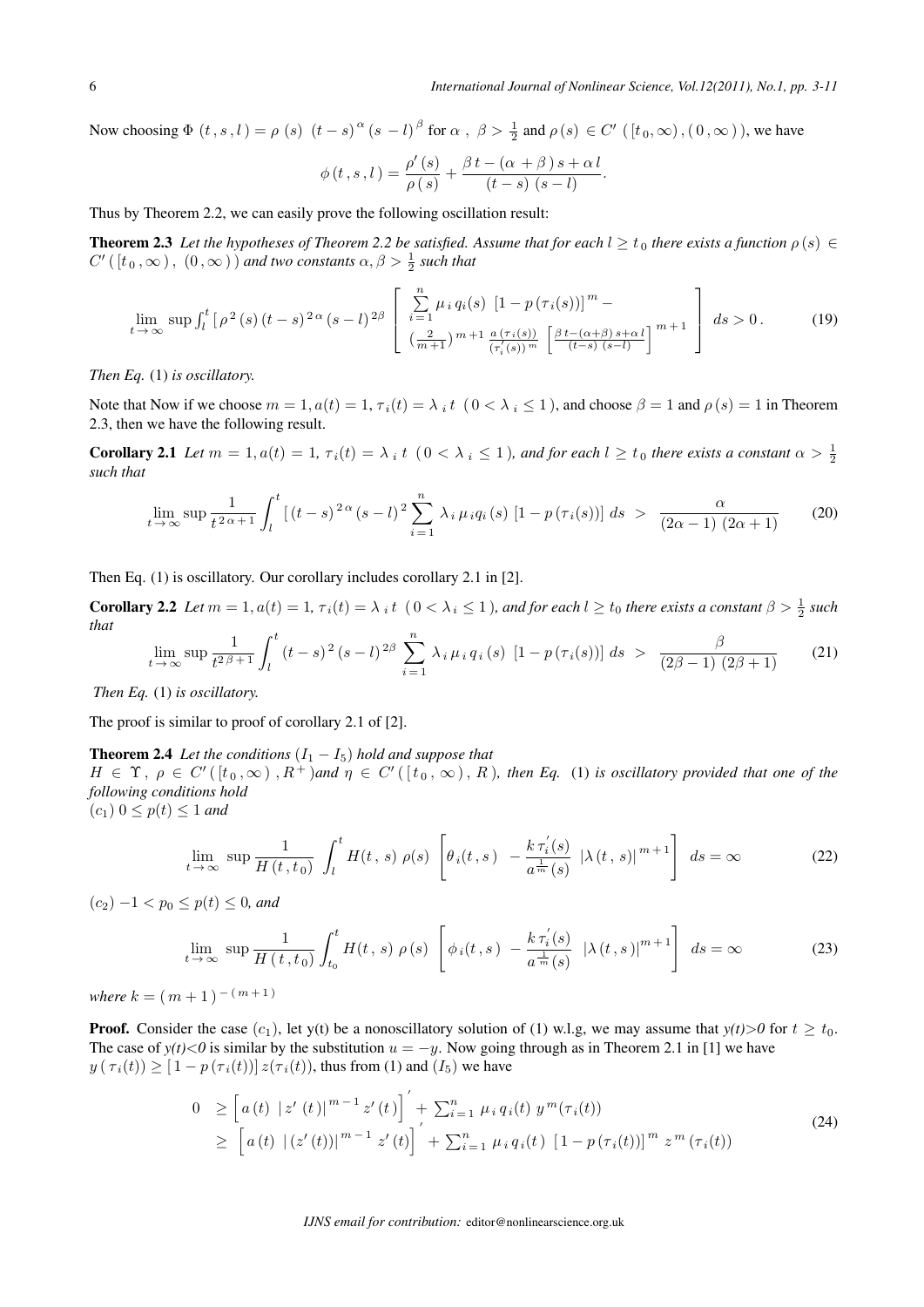Now define

$$
v(t) = \rho(t) \left[ \frac{a(t) |z'(t)|^{m-1} z'(t)}{z^m (\tau_i(t))} - \eta(t) \right], \ t \ge t_0
$$
 (25)

Differentiating (25) and using (24) we get

$$
v'(t) \leq \frac{\rho'(t)}{\rho(t)} \ v(t) - \rho(t) \eta'(t) - \rho(t) \sum_{i=1}^{n} \mu_i q_i(t) \ [1 - p(\tau_i(t))]^m - \frac{m \rho(t) \tau_i(t)}{a^{\frac{1}{m}}(t)} \left[ \frac{v(t)}{\rho(t)} - \eta(t) \right]^{\frac{m+1}{m}} \tag{26}
$$

Thus it follows from (8) that

$$
v'(t) \leq -\rho(t) \left[ Q(t) - \eta'(t) \right] + \frac{\rho'(t)}{\rho(t)} \ v(t) - \frac{m \rho(t) \tau_i'(t)}{a^{\frac{1}{m}}(t)} \left[ \frac{v(t)}{\rho(t)} - \eta(t) \right]^{\frac{m+1}{m}} \tag{27}
$$

Thus by (7), we get

$$
\int_{T}^{t} H(t, s) \rho(s) \left[\theta_{i}(t, s) + \lambda(t, s) \eta(s)\right] ds \leq H(t, T) v(T) - \int_{T}^{t} H(t, s) \lambda(t, s) v(s) ds
$$
  
-
$$
m \int_{T}^{t} \frac{H(t, s) \rho(s) \gamma'_{i}(s)}{a^{\frac{1}{m}}(s)} \left| \frac{v(s)}{\rho(s)} - \eta(s) \right|^{m} ds
$$

Hence

$$
\int_{T}^{t} H(t,s) \rho(s) \theta_{i}(t,s) ds \leq H(t,T) v(T) + \int_{T}^{t} H(t,s) \rho(s) |\lambda(t,s)| \left| \frac{v(s)}{\rho(s)} - \eta(s) \right| ds
$$
\n
$$
-m \int_{T}^{t} \frac{H(t,s) \rho(s) \tau'_{i}(s)}{a^{\frac{1}{m}}(s)} \left| \frac{v(s)}{\rho(s)} - \eta(s) \right|^{m+1} ds
$$
\n(28)

Following [1], we have

$$
\int_{T}^{t} H(t,s) \rho(s) \theta_{i}(t,s) ds \leq H(t,T) \nu(T) + k \int_{T}^{t} \frac{H(t,s) \rho(s) \tau'_{i}(s)}{a^{\frac{1}{m}}(s)} |\lambda(t,s)|^{m+1} ds \qquad (29)
$$

Setting  $T = T_0$ , so  $\int_T^t H(t, s) \rho(s)$  $\sqrt{2}$  $\theta_i(t, s) - \frac{k \, \tau'_i(s)}{1}$  $\frac{k \tau'_{i}(s)}{a \frac{1}{m}(s)}$  |  $\lambda$  (*t*, *s*)|<sup>*m*+1</sub> | *ds* ≤ *H* (*t*, *T*<sub>0</sub>) *v* (*T*<sub>0</sub>)</sup> Thus by (6), we obtain

$$
\int_{t_0}^{t} H(t,s) \rho(s) \left[ \theta_i(t,s) - \frac{k \tau_i'(s)}{a^{\frac{1}{m}}(s)} |\lambda(t,s)|^{m+1} \right] ds
$$
\n
$$
= \left( \int_{t_0}^{T_0} + \int_{T_0}^{t} \right) H(t,s) \rho(s) \left[ \theta_i(t,s) - \frac{k \tau_i'(s)}{a^{\frac{1}{m}}(s)} |\lambda(t,s)|^{m+1} \right] ds
$$
\n
$$
\leq H(t,s) \left( \int_{t_0}^{T_0} \rho(s) \left[ \theta_i(t,s) - \frac{k \tau_i'(s)}{a^{\frac{1}{m}}(s)} |\lambda(t,s)|^{m+1} \right] ds + |v(T_0)| \right)
$$
\n(30)

Dividing by)  $H(t, t_0)$  and taking the limits as  $t \to \infty$ , we get a contradiction to the condition (22). This completes the proof of case  $(c_1)$ .

In the case  $(c_2)$ , we follow Theorem 2.1 of [1] to get

$$
v'(t) \leq -\rho(t) \left[Q_i^*(t) - \eta'(t)\right] + \frac{\rho'(t)}{\rho(t)} \, v(t) - \frac{m \, \rho(t) \tau_i^{'}(t)}{a^{\frac{1}{m}}(t)} \left[\frac{v(t)}{\rho(t)} - \eta(t)\right]^{\frac{m+1}{m}}
$$

The rest of the proof is similar to that of case  $(c_1)$ .

Remark 2.2 *If* <sup>∑</sup>  $\sum_{i=1}^{n} q_i(t) f_i(y(\tau_i(t))) = q_i(t) |y(t-\tau)|^{\alpha-1} y(t-\tau) + q_i(t) |y(t-\tau)|^{\beta-1} y(t-\beta)$ *Then Theorem 2.3 includes Theorem 2.1 of [1].*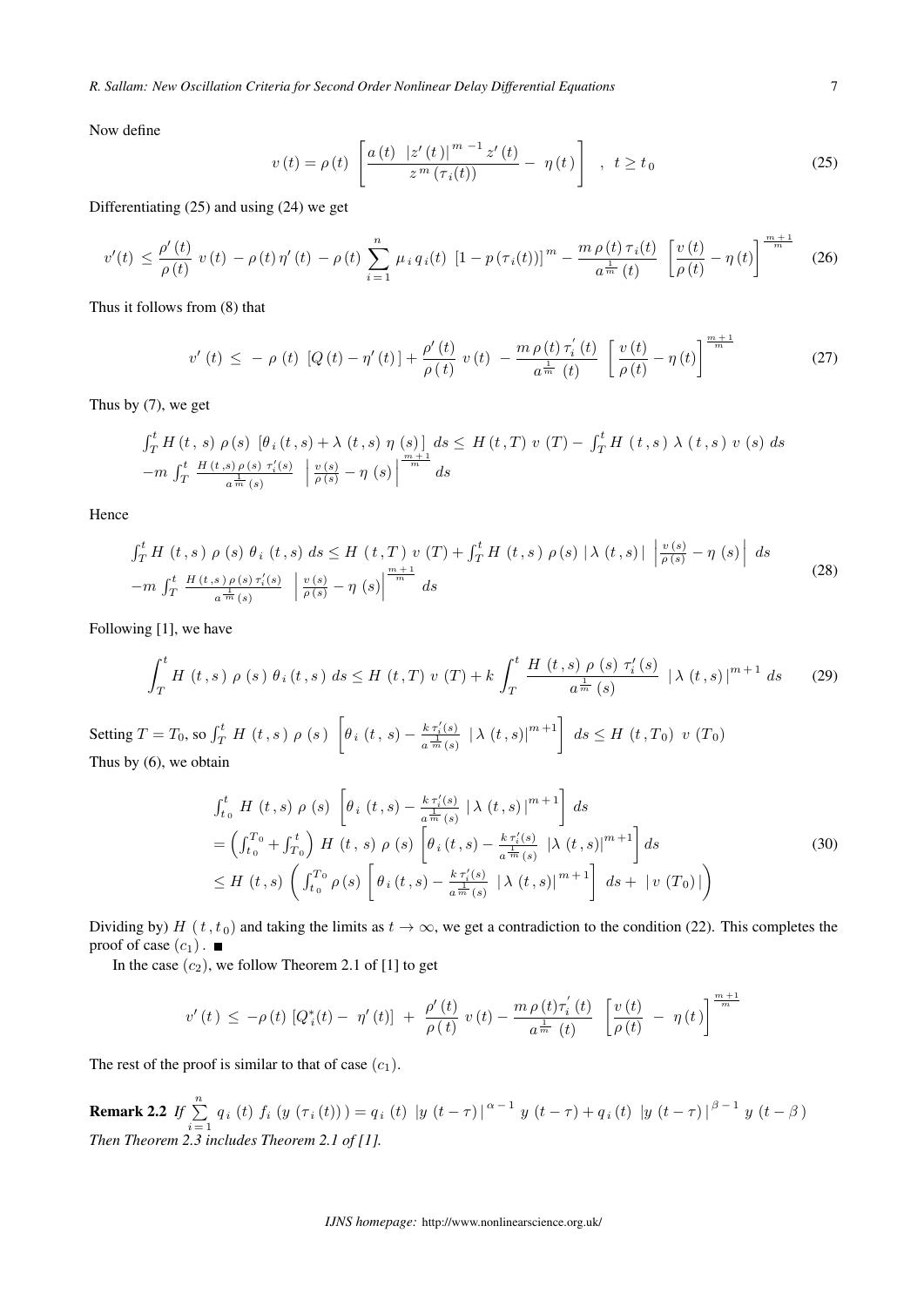Theorem 2.5 *Let the hypotheses of Theorem 2.3.be satisfied assume that*

$$
0 < \inf_{s \ge t_0} \left\{ \lim_{t \to \infty} \inf \frac{H(t, s)}{H(t, t_0)} \right\} < \infty. \tag{31}
$$

*and*

$$
\lim_{t \to \infty} \sup \frac{1}{H(t, t_0)} \int_{t_0}^t \frac{H(t, s) \rho(s) a(s)}{\left(\tau'_i(s)\right)^m} \left| \lambda(t, s) \right|^{m+1} ds < \infty \tag{32}
$$

*Then Eq*(1) *is oscillatory provided that one of the following conditions hold*  $(c_1)$   $0 \leq p(t) \leq 1$ *. and there exists*  $\psi \in ([t_0, \infty), R)$  *such that* 

$$
\int_{t}^{\infty} \frac{\rho(s) \tau'_{i}(s)}{a^{\frac{1}{m}}(s)} \left( \frac{\psi(s)}{\rho(s)} - \eta(s) \right)^{\frac{m+1}{m}} ds = \infty.
$$
 (33)

*and for any*  $T \geq t_0$ .

$$
\lim_{t \to \infty} \sup \frac{1}{H(t,T)} \int_{T}^{t} H(t,s) \rho(s) \left[ \theta_i(t,s) - \frac{k \tau_i'(s)}{a^{\frac{1}{m}}(s)} \left| \lambda(t,s) \right|^{m+1} \right] ds \geq \psi(T) \tag{34}
$$

*where*  $\psi$   $(s) = \{ \psi(s), 0 \}$ .

 $(c_2) - 1 < p_0 \le p(t) \le 0$ . *and there exists*  $\psi \in ([t_0, \infty), R)$  *such that* (33) *holds and for all*  $T \ge t_0$ .

$$
\lim_{t \to \infty} \sup \frac{1}{H(t,T)} \int_{T}^{t} H(t,s) \rho(s) \left[ \varphi_{i}(t,s) - \frac{k \, \tau_{i}'(s)}{a^{\frac{1}{m}}(s)} \, \left| \lambda(t,s) \right|^{m+1} \right] \, ds \geq \, \psi(T) \tag{35}
$$

**Proof.** Proceeding as in the proof of case  $(c_1)$  of theorem 2.3. We get (28) and (29) from (29), we get

$$
\lim_{t \to \infty} \sup \frac{1}{H(t,T)} \int_{T}^{t} H(t,s) \rho(s) \left[ \theta_i(t,s) - \frac{k \tau'_i(s)}{a^{\frac{1}{m}}(s)} \left| \lambda(t,s) \right|^{m+1} \right] ds \le v(T)
$$

For all  $t \geq T \geq T_0$ Also, by (33), we have

$$
\psi(T) \leq v(T), T \geq T_0 \tag{36}
$$

Define

$$
P(t) = \frac{1}{H(t,T_0)} \int_{T_0}^t H(t,s) \rho(s) |\lambda(t,s)| \left| \frac{v(s)}{\rho(s)} - \eta(s) \right| ds.
$$

and

$$
O(t) = \frac{m}{H(t, T_0)} \int_{T_0}^t \frac{H(t, s) \rho(s) \tau'_i(s)}{a^{\frac{1}{m}}(s)} \left| \frac{v(s)}{\rho(s)} - \eta(s) \right|^{\frac{m+1}{m}} ds
$$

Then by (28) and (34), we see that

$$
\left[O(t) - P(t) \le v(T_0) - \int_T^t H(t,s) \rho(s) \theta_i(t,s) ds\right]
$$

Thus

$$
\lim_{t \to \infty} \inf \left[ O\left(t\right) - P\left(t\right) \right] \le v\left(T_0\right) - \psi\left(T_0\right) < \infty \tag{37}
$$

Now claim that

$$
\int_{T_0}^{\infty} \left| \frac{\rho(s) \tau'_i(s)}{a^{\frac{1}{m}}(s)} \right| \left| \frac{v(s)}{\rho(s)} - \eta(s) \right|^{m+1} ds < \infty \tag{38}
$$

If this is false, then by (37), there exists a sequence  $\{T_n\}_{n=1}^{\infty}$  in  $[t_0,\infty)$  with  $\lim_{t\to\infty}T_n=\infty$  satisfying

$$
\lim_{t \to \infty} [O(T_n) - P(T_n)] = \lim_{t \to \infty} \inf [O(t) - P(t)] < \infty
$$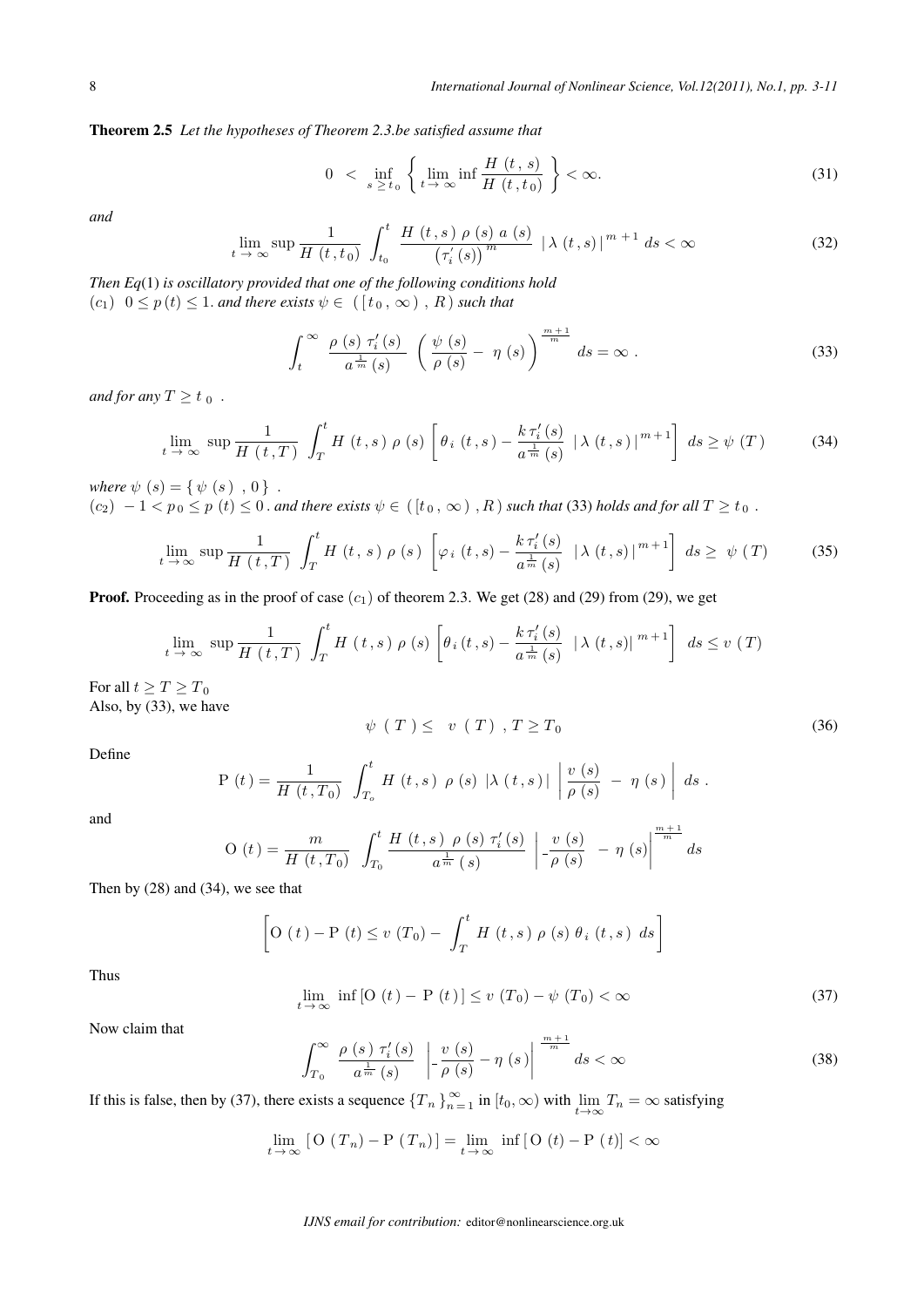Following the same lines as [1], we have

$$
\lim_{n \to \infty} \frac{P^{m+1}(T_n)}{Q^m(T_n)} = \infty
$$
\n(39)

*.*

On the other hand, by Holder<sup>*s*</sup> inequality with the definition of  $P$ , we get

$$
P(T_n) \leq \left( \frac{m}{H(T_n, T_o)} \int_{T_o}^{T} \frac{H(T_n, s) \rho(s) \tau_i'(s)}{a^{\frac{1}{m}}(s)} \left| \frac{v(s)}{\rho(s)} - \eta(s) \right|^{\frac{m+1}{m}} \right)^{\frac{m}{m+1}} \times \left( \frac{1}{m^m H(T_n, T_0)} \int_{T_o}^{T_n} \frac{H(T_n, s) a(s) \rho(s)}{\left(\tau_i'(s)\right)^m} \left| \lambda(t, s) \right|^{m+1} ds \right)^{\frac{1}{m+1}}
$$

and, accordingly, we obtain,

$$
\frac{P^{m+1}(T_n)}{O^m (T_n)} \le \frac{1}{m^m H (T_n, T_o)} \int_{T_o}^{T_n} \frac{H (T_n, s) a (s) \rho(s)}{(\tau'_i(s))^m} |\lambda(t, s)|^{m+1} ds
$$

So, because of (39), we have

$$
\lim_{t \to \infty} \frac{1}{H(T_n, T_o)} \int_{T_o}^{T_n} \frac{H(T_n, s) \ a \ (s) \ \rho(s)}{(\tau'_i(s))^m} \ |\lambda \ (t, s)|^{m+1} ds = \infty
$$

This leads to

$$
\lim_{t \to \infty} \sup \frac{1}{H(t, T_o)} \int_{T_o}^t \frac{H(T_n, s) \ a \ (s) \ \rho(s)}{(\tau'_i(s))^m} \ |\ \lambda \ (t, s) \ |^{m+1} ds = \infty
$$

Contradicting (32). Therefore (38) holds. Now, in view of (36), from (38), we have

$$
\int_{T_o}^{\infty} \frac{\rho(s) \tau'_i(s)}{a^{\frac{1}{m}}(s)} \left(\frac{\psi(s)}{\rho(s)} - \eta(s)\right)^{\frac{m+1}{m}} ds \le \int_{T_o}^{\infty} \frac{\rho(s) \tau'_i(s)}{a^{\frac{1}{m}}(s)} \left|\frac{v(s)}{\rho(s)} - \eta(s)\right|^{\frac{m+1}{m}} ds < \infty
$$

this contradicts (33), and the proof is completed.  $\blacksquare$ 

Theorem 2.6 *Let the hypotheses of Theorem 2.3 be satisfied. Suppose that* (31) *holds, and*

$$
\lim_{t \to \infty} \inf \frac{1}{H(t, t_o)} \int_{t_o}^t \frac{H(t, s) \ a \ (s) \ \rho \ (s)}{\left(\tau'_i \ (s)\right)^m} \ |\ \lambda \ (t, s) \ |^{m+1} \ ds < \infty \ . \tag{40}
$$

*Then Eq* (1) *is oscillatory provided that one of the following conditions hold*  $(c_1)$ , and there exists  $\psi \in (\lbrack t_0, \infty)$ , *R*) such that (33) holds. and for any  $T \geq t_0$ .

$$
\lim_{t \to \infty} \inf \frac{1}{H(t,T)} \int_{T}^{t} H(t,s) \rho(s) \left[ \theta_i(t,s) - \frac{k \tau_i'(s)}{a^{\frac{1}{m}}(s)} \left| \lambda(t,s) \right|^{m+1} \right] ds \ge \psi(T) \tag{41}
$$

 $(c_2)$ *, and there exists*  $\psi \in ([t_0, \infty), R)$  such that (33) holds. and for any  $T \ge t_0$ .

$$
\lim_{t \to \infty} \inf \frac{1}{H(t,T)} \int_{T}^{t} H(t,s) \rho(s) \left[ \varphi_{i}(t,s) - \frac{k \tau_{i}'(s)}{a^{\frac{1}{m}}(s)} \left| \lambda(t,s) \right|^{m+1} \right] ds \geq \psi(T) \tag{42}
$$

Theorem 2.7 *Let the conditions of Theorem 2.3 be satisfied. Suppose that* (31) *holds, then Eq.* (1) *is oscillatory provided that one of the following conditions hold*

 $(c_1)$ *, and for any*  $T \ge t_0$ *.* 

$$
\lim_{t \to \infty} \inf \frac{1}{H(t,T)} \int_{T}^{t} H(t,s) \rho(s) \theta_i(t,s) ds \leq \infty
$$
\n(43)

*and there exists*  $\psi \in ([t_0, \infty), R)$  *such that* (33) *holds, and* (41) *hold.*  $(c_2)$ *, and for any*  $T \ge t_0$ *.* 

$$
\lim_{t \to \infty} \inf \frac{1}{H(t,T)} \int_{T}^{t} H(t,s) \rho(s) \varphi_i(t,s) ds \leq \infty
$$
\n(44)

*and there exists such that* (33) *holds, and* (42) *hold.*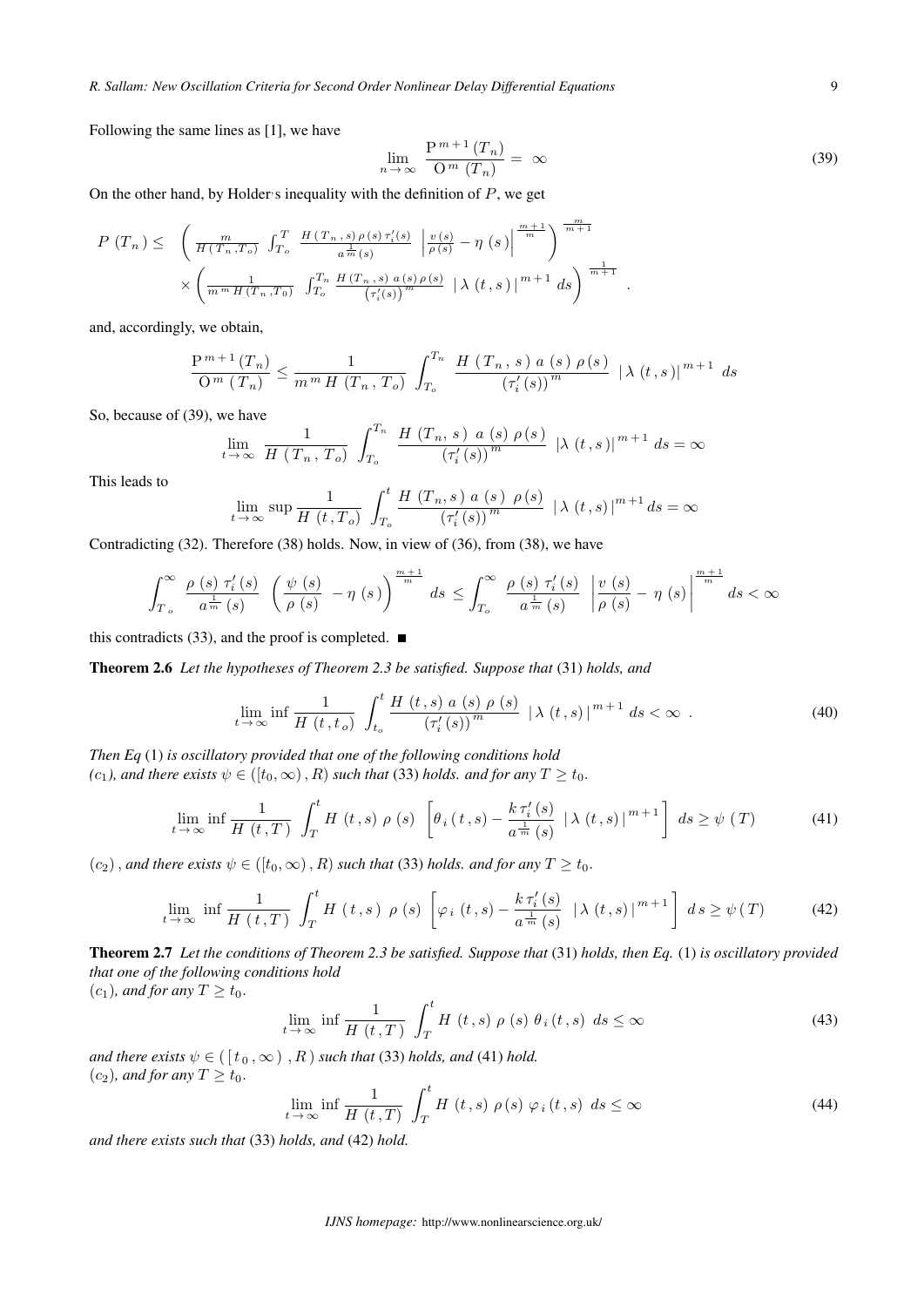# 3 Example

Example 1 *Consider the following equation*

$$
\[ \; | \; z' \left( t \right) \, \bigr]^{m-1} \; z' \left( t \right) \Big]^{'} + \sum_{i=1}^{2} \; \frac{a_i}{t^2} \; e^{\lambda_i \, \mu_i \, t} \; y \left( \lambda_i t \right) = 0 \tag{45}
$$

 $where \ z(t) = y(t) + p_0 y(t-1), a(t) = 1, -1 < p_0 < 1, m > 0, \mu_i > 0, 0 < \lambda_i < 1, q_1 = \frac{a_1}{t^2}, q_2 = \frac{a_2}{t^2}, a_i > 0, 0 < \frac{a_1}{t}, a_i > 0, 0 < \frac{a_2}{t}, a_i > 0, 0 < a_i > 0, 0 < a_i < 1, a_i > 0, 0 < a_i < 1, a_i > 0, 0 < a_i < 1, a_i > 0, 0 < a_i < a_i < a_i > 0$  $(0, \tau_i(t) = \lambda_i t, t \ge 1, f_i(y(\tau_i(t))) = e^{\lambda_i \mu_i t} y(\lambda_i t), i = 1, 2, \sigma(t) = t - 1, \lim_{t \to \infty} \tau_i(t) = \infty, q_1, q_2 > 0$ 

*For Theorem 2.5, let*  $H(t,s) = (t-s)^{m+1}$ ,  $\rho(t) = t^{-(m+1)}$ ,  $\eta(t) = 0$ . *then*  $h(t,s) = \frac{m+1}{t-s}$ ,  $\lambda(t,s) = (t-s)^{m+1}$  $\frac{(m+1)t}{(t-s)s}$  and Eq. (32)

( *−* )  $\lim_{t \to \infty} \sup \frac{1}{H(t,t_o)} \int_{t_o}^t$  $H(t, s)$   $a(s)$   $\rho(s)$  $\int_{(\tau'_i(s))^m}^{(\tau(s),s)} \rho(s) \, d\mu(s) = \lim_{t \to \infty} \sup \frac{(m+1)^{m+1} t^{m+1}}{\lambda_i^m (t-t_0)^{m+1}}$  $\frac{(m+1)^{m+1} t^{m+1}}{\lambda_i^m (t-t_0)^{m+1}} \int_{t_0}^t s^{-2(m+1)} ds < \infty$ *Now, we consider the following two cases:*

*Case 1:*  $0 \leq p_o \leq 1$ .

$$
Q_i(t) = \sum_{i=1}^{2} \mu_i q_i(t) [1 - p(\tau_i(t))]^m = \sum_{i=1}^{2} \mu_i (1 - p_o)^m \frac{q_i}{t^2}
$$

*and*

$$
\theta_{i}(t,s) = Q_{i}(s) - \eta'(s) - \lambda(t,s) \eta'(s) = Q_{i}(s) = \sum_{i=1}^{2} \frac{\mu_{i}(1-p_{o})^{m} a_{i}}{t^{2}}
$$

*Then the Eq.* (34) *takes the form*

$$
\lim_{t \to \infty} \sup \frac{1}{H(t,T)} \int_T^t H(t,s) \rho(s) \left[ \theta_i(t,s) - \frac{k \tau'_i(s)}{a^{\frac{1}{m}}(s)} \left| \lambda(t,s) \right|^{m+1} \right] ds
$$
\n
$$
= \lim_{t \to \infty} \sup \frac{1}{(t-T)^{m+1}} \int_T^{\infty} (t-s)^{m+1} s^{-(m+1)} \left[ \frac{\sum_{i=1}^2 \mu_i a_i (1-p_o)^m}{s^2} - \frac{\lambda_i w (m+1)^{m+1} t^{m+1}}{(t-s)^{m+1} s^{m+1}} \right] ds
$$
\n
$$
= \frac{\sum_{i=1}^2 \mu_i a_i (1-p_o)^m}{T^{m+1}} - \frac{\lambda_i}{(2m+1)} \frac{1}{T^{2m+1}} \ge \frac{(1-p_o)^m \sum_{i=1}^2 \mu_i a_i}{T}
$$

*For*  $t > T \in (-\infty, 0)$ Let  $\psi$  (  $T$  )  $=$  $(1-p<sub>o</sub>)<sup>m</sup>$   $\sum_{i=1}^{2}$   $\mu_i a_i$ *, from* (33) *we have*

$$
\int_{T}^{\infty} \frac{\rho(s) \tau'_{i}(s)}{a^{\frac{1}{m}}(s)} \left(\frac{\psi(s)}{\rho(s)} - \eta(s)\right)^{\frac{m+1}{m}} ds = \lambda_{i} (1 - p_{0})^{m+1} \left(\sum_{i=1}^{2} \mu_{i} a_{i}\right)^{\frac{m+1}{m}} \int_{T}^{\infty} ds = \infty
$$

*Hence, it follow from Theorem 2.5 that Eq.* (45) *is oscillatory. Case 2:*  $-1 < p_0 \leq 0$ *. Note that* 

$$
\phi_i(t, s) = Q_i^*(t) = \frac{\sum_{i=1}^2 \mu_i a_i}{t^2}
$$

*The rest of the proof is similar to that of case 1. Hence by Theorem 2.5 Eq.* (45) *is oscillatory. In the above example, if*  $m = 1, \sum_{i=1}^{2}$  $\sum_{i=1}^{\infty} a_i \mu_i \lambda_i \ge 2$ ,  $i = 1, 2$  and  $p_0 = \frac{1}{2}$ , then from (22) in corollary 2.2, we have the left *hand side is in the from*

$$
\lim_{t \to \infty} \sup \frac{1}{t^{2\beta+1}} \int_{l}^{t} (t-s)^{2} (s-l)^{2\beta} \sum_{i=1}^{n} \lambda_{i} \mu_{i} q_{i}(s) [1 - p(\tau_{i}(s))] ds =
$$
\n
$$
\lim_{t \to \infty} \sup \frac{1}{2t^{3}} \int_{l}^{t} \frac{(t-s)^{2} (s-l)^{2}}{s^{2}} \sum_{i=1}^{2} \lambda_{i} \mu_{i} a_{i} ds = \frac{1}{6} \sum_{i=1}^{2} \lambda_{i} \mu_{i} a_{i} \ge \frac{1}{3}
$$
\n(46)

*where*  $\beta = 1$ *, and the right hand side.* 

$$
\frac{\beta}{(2\beta - 1)(2\beta + 1)} = \frac{1}{3} \tag{47}
$$

*From* (46) *and* (47)*, the inequality* (22) *holds then Eq.* (45) *is oscillatory.*